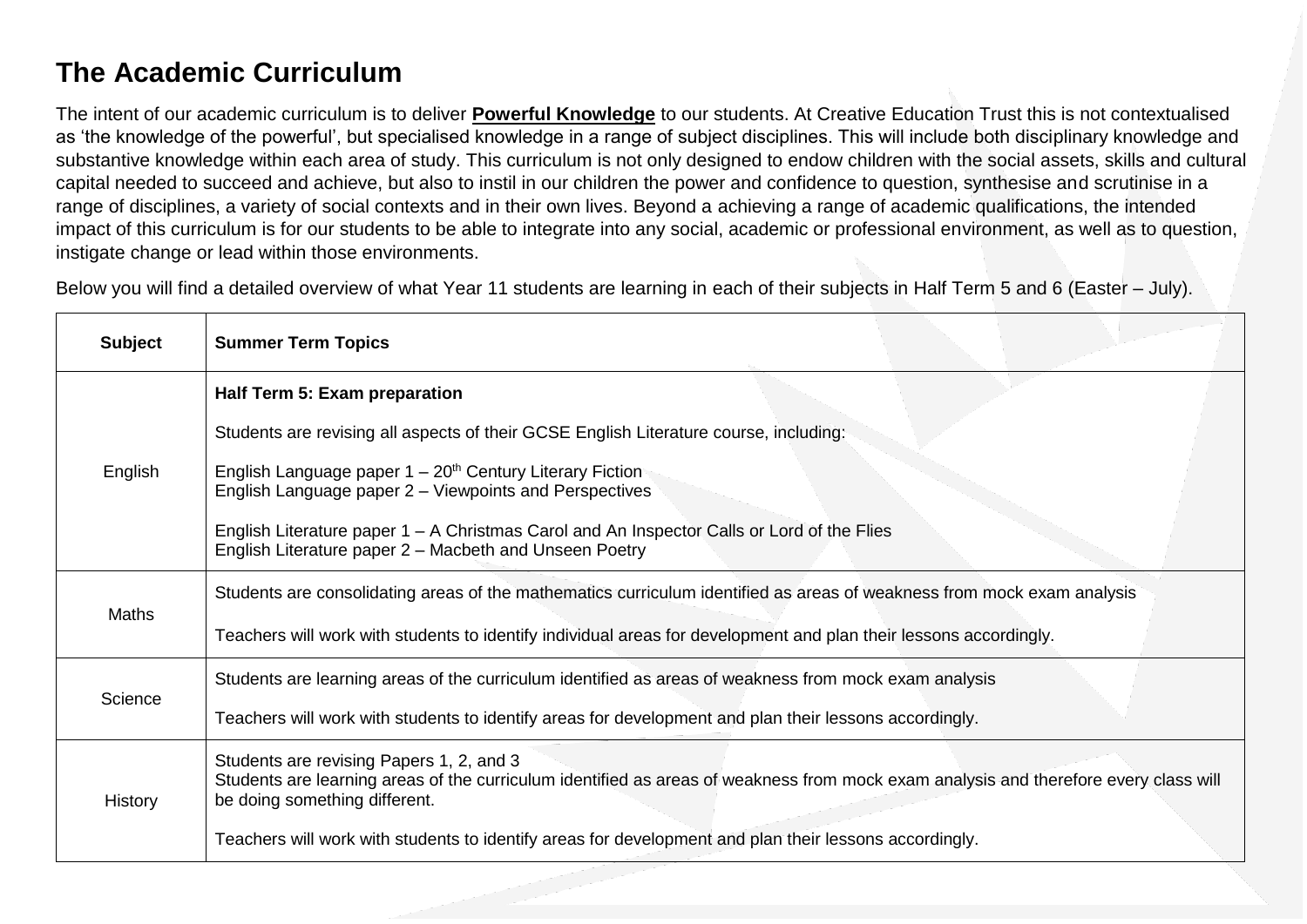| Geography           | Students are revising Papers 1, 2, and 3                                                                                                                                                                                                                                                                                                                                                                                                               |
|---------------------|--------------------------------------------------------------------------------------------------------------------------------------------------------------------------------------------------------------------------------------------------------------------------------------------------------------------------------------------------------------------------------------------------------------------------------------------------------|
|                     | Students are learning areas of the curriculum identified as areas of weakness from mock exam analysis and therefore every class will<br>be doing something different.                                                                                                                                                                                                                                                                                  |
|                     | Teachers will work with students to identify areas for development and plan their lessons accordingly.                                                                                                                                                                                                                                                                                                                                                 |
| German              | Students are revising Reading, Writing and Listening                                                                                                                                                                                                                                                                                                                                                                                                   |
|                     | Students are learning areas of the curriculum identified as areas of weakness from mock exam analysis                                                                                                                                                                                                                                                                                                                                                  |
|                     | Teachers will work with students to identify areas for development                                                                                                                                                                                                                                                                                                                                                                                     |
| Spanish             | Students are revising Reading, Writing and Listening.                                                                                                                                                                                                                                                                                                                                                                                                  |
|                     | Students are learning areas of the curriculum identified as areas of weakness from mock exam analysis and therefore every class will<br>be doing something different.                                                                                                                                                                                                                                                                                  |
|                     | Teachers will work with students to identify areas for development                                                                                                                                                                                                                                                                                                                                                                                     |
| Computer<br>Science | Students are revisiting all aspects of their GCSE Computer Science course.<br><b>Unit 1: Computing Systems</b><br>• 1.1 Systems architecture<br>• 1.2 Memory and storage<br>• 1.3 Computer networks, connections and protocols<br>• 1.4 Network security<br>• 1.5 Systems software<br>• 1.6 Ethical, legal, cultural and environmental impacts of digital technology<br>Unit 2: Computational Thinking, Algorithms and Programming<br>• 2.1 Algorithms |
|                     | • 2.2 Programming fundamentals<br>• 2.3 Producing robust programs<br>• 2.4 Boolean logic<br>• 2.5 Programming languages and Integrated Development Environments                                                                                                                                                                                                                                                                                        |
| Art                 | <b>Personal Portfolio Preparation</b><br>Students are developing and refining their Personal Portfolios. Students will be exploring and developing their own personal themes<br>whilst producing sensitive, articulate and detailed observational work that demonstrates an embedded knowledge of the formal                                                                                                                                           |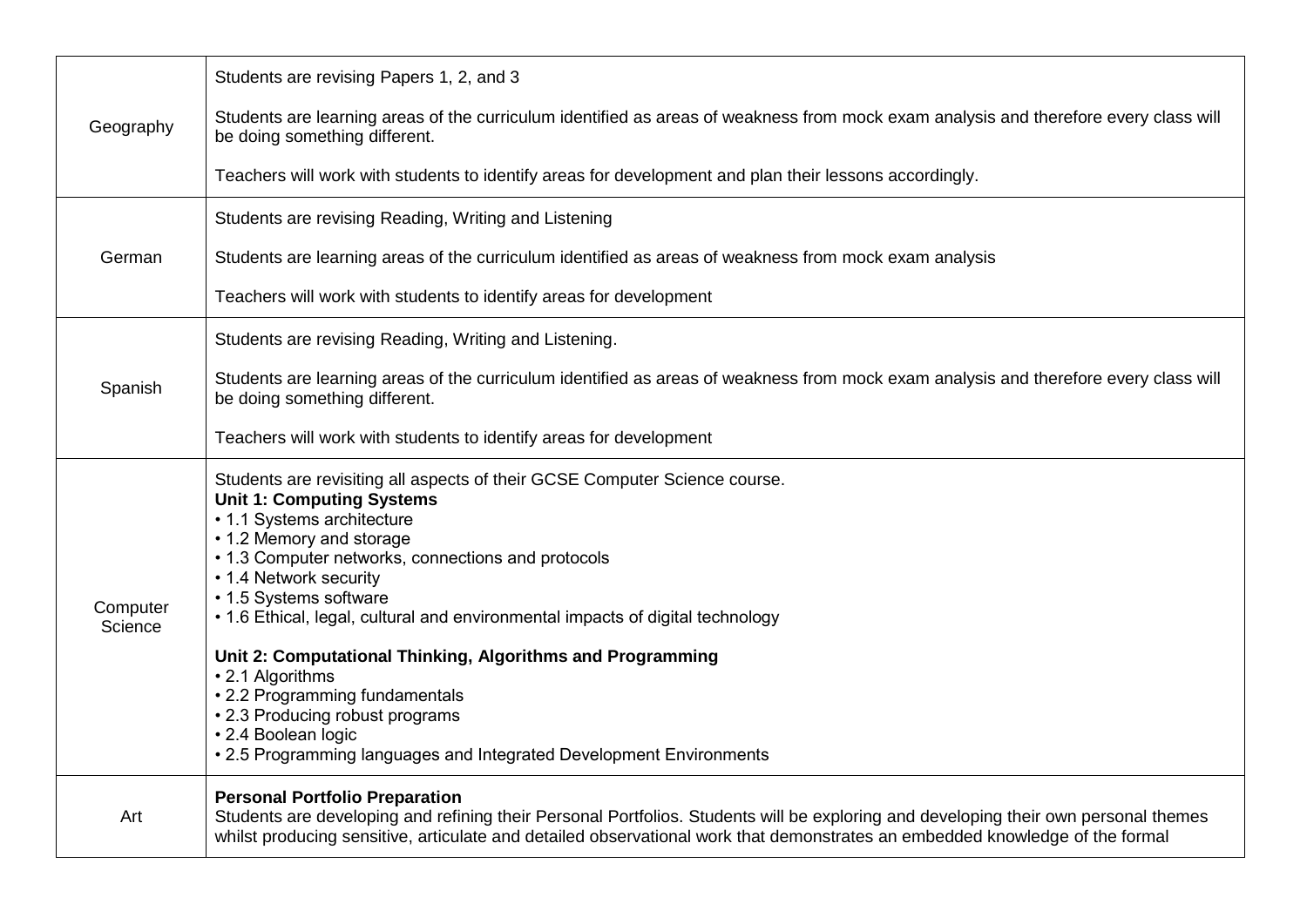|             | elements. They will be learning to critically analyse artists' work and produce a thought-provoking visual analysis in a refined way.<br>Students will be able to exploit the qualities of materials independently and skilfully through experimentation and be able to critically<br>evaluate and articulate the outcomes.                                                                                                                                                                                                                                                                                                                                                                                                                                                             |
|-------------|-----------------------------------------------------------------------------------------------------------------------------------------------------------------------------------------------------------------------------------------------------------------------------------------------------------------------------------------------------------------------------------------------------------------------------------------------------------------------------------------------------------------------------------------------------------------------------------------------------------------------------------------------------------------------------------------------------------------------------------------------------------------------------------------|
| Photography | Students are developing and refining their Personal Portfolios. Students will be exploring and developing their own personal themes<br>whilst producing sensitive, articulate and detailed observational work that demonstrates an embedded knowledge of the formal<br>elements. They will be learning to critically analyse artists' work and produce a thought-provoking visual analysis in a refined way.                                                                                                                                                                                                                                                                                                                                                                            |
| Graphics    | Students will be preparing for their summer examination. Teachers will work with students to identify areas for development and plan<br>their lessons accordingly. Students will be revising key topic areas. Homework will coincide with this learning.<br>The topics are:<br>Section 1: New and emerging technologies<br>$\bullet$<br>Section 2: Energy, materials, systems and devices<br>Section 3: Materials and their working properties<br>Section 4: Common specialist technical principles<br>Section 5A: Papers and boards<br>Section 6: Designing principles<br>Section 7: Making principles<br>The paper is 2 hours and is 100 marks in total. It is worth 50% of the GCSE. There are multiple choice questions as well as a mixture<br>of short and long answer questions. |
| Food        | Students will be preparing for their summer examination. Teachers will work with students to identify areas for development and plan<br>their lessons accordingly. Students will be revising key topic areas. Homework will coincide with this learning. The five core topics<br>within the exam are:<br>Food, nutrition and health<br>Food science<br>Food safety<br>Food choice<br>Food provenance<br>The paper is 1 hour 45 minutes and is 100 marks in total. It is worth 50% of the GCSE. There are multiple choice questions (20 marks)<br>as well as a mixture of short and long answer questions (80 marks).                                                                                                                                                                    |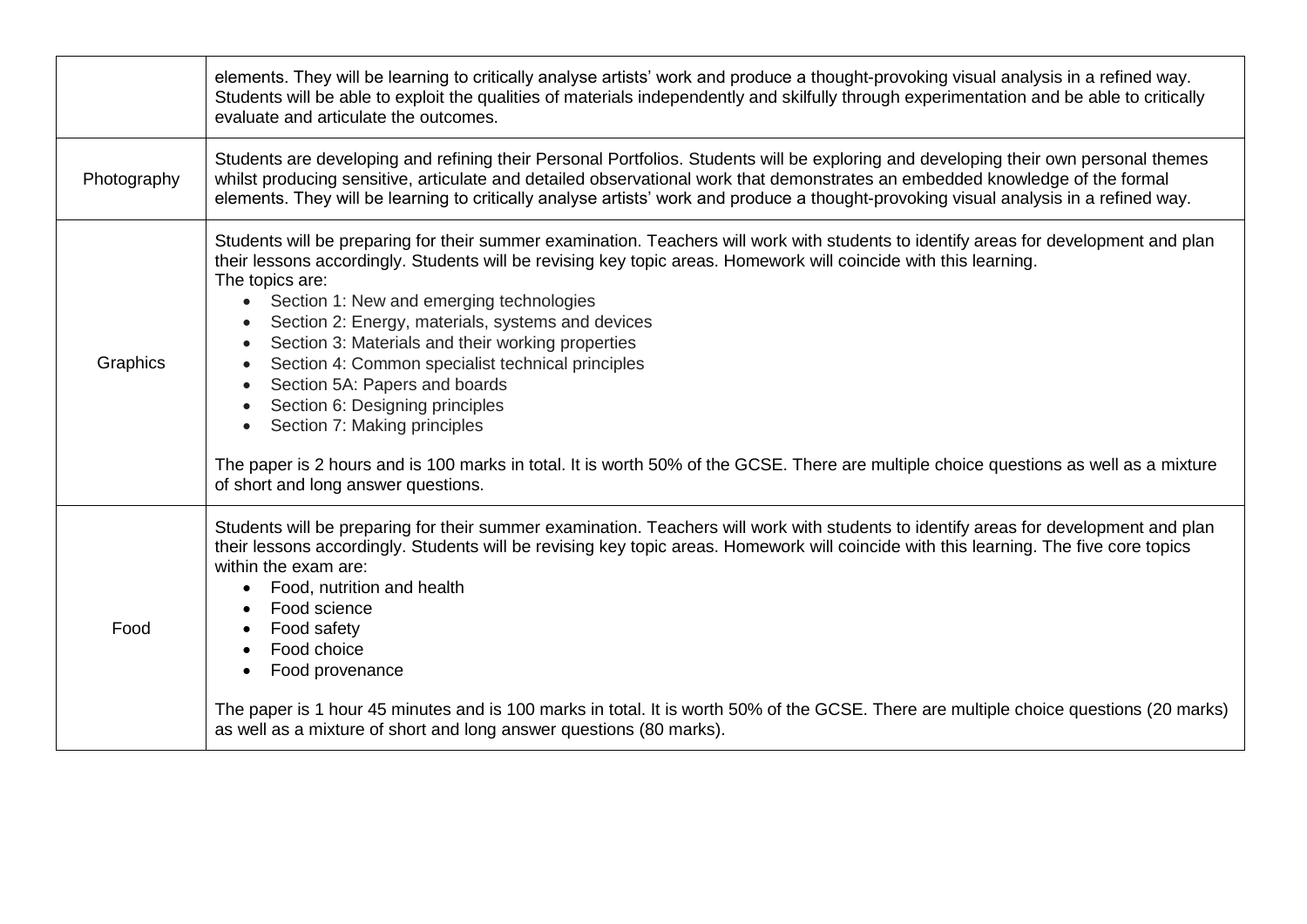| Resistant<br><b>Materials</b>    | Students will be preparing for their summer examination. Teachers will work with students to identify areas for development and plan<br>their lessons accordingly. Students will be revising key topic areas. Homework will coincide with this learning. The topics are:<br>Section 1: New and emerging technologies<br>$\bullet$<br>Section 2: Energy, materials, systems and devices<br>Section 3: Materials and their working properties<br>Section 4: Common specialist technical principles<br>Section 5B: Timber based materials<br>Section 6: Designing principles<br>Section 7: Making principles<br>The paper is 2 hours and is 100 marks in total. It is worth 50% of the GCSE. There are multiple choice questions as well as a mixture<br>of short and long answer questions.                                                                                                                                                                                                                                                                                                                                                                                                |
|----------------------------------|------------------------------------------------------------------------------------------------------------------------------------------------------------------------------------------------------------------------------------------------------------------------------------------------------------------------------------------------------------------------------------------------------------------------------------------------------------------------------------------------------------------------------------------------------------------------------------------------------------------------------------------------------------------------------------------------------------------------------------------------------------------------------------------------------------------------------------------------------------------------------------------------------------------------------------------------------------------------------------------------------------------------------------------------------------------------------------------------------------------------------------------------------------------------------------------|
| <b>PE</b>                        | Students will be tackling complex and demanding physical activities. They will get involved in a range of activities that develops<br>personal fitness and promotes an active, healthy lifestyle. Pupils will be taught to use and develop a variety of tactics and strategies to<br>overcome opponents in team and individual games. They will further develop their technique and improve their performance in other<br>competitive sports. They will take part in a range of environments which present intellectual and physical challenges, which encourage<br>pupils to work in a team, building on trust and developing skills to solve problems, either individually or as a group. They will evaluate<br>their performances compared to previous ones and demonstrate improvement across a range of physical activities to achieve their<br>personal best and continue to take part regularly in competitive sports and activities outside school through community links or sports<br>clubs. The students will also have the opportunity to explore and focus on options that they may pursue outside of school which will<br>explicitly link to their lifelong participation. |
| <b>BTEC Sport</b>                | Planning and leading sports activities.<br>During this unit student will plan, lead and review a sports activity of their choice. This will be delivered either to their peers or to a small<br>group of students in a lower year group.<br>Students learn about the different styles of leadership, how to plan a sports coaching session in depth and how to review their session.<br>They provide a short survey for the attendees and think about how to improve their coach sessions in the future.                                                                                                                                                                                                                                                                                                                                                                                                                                                                                                                                                                                                                                                                                 |
| Music                            | Students are finishing off coursework for Unit 7 and Unit 5.                                                                                                                                                                                                                                                                                                                                                                                                                                                                                                                                                                                                                                                                                                                                                                                                                                                                                                                                                                                                                                                                                                                             |
| Health and<br><b>Social Care</b> | Students are preparing for the exam unit<br>This component builds on the knowledge, understanding and skills from components 1 and 2; we will revisit key elements of these. At<br>the end of this component students will be required to assess an individual's health and well-being based on a case study and design a                                                                                                                                                                                                                                                                                                                                                                                                                                                                                                                                                                                                                                                                                                                                                                                                                                                                |